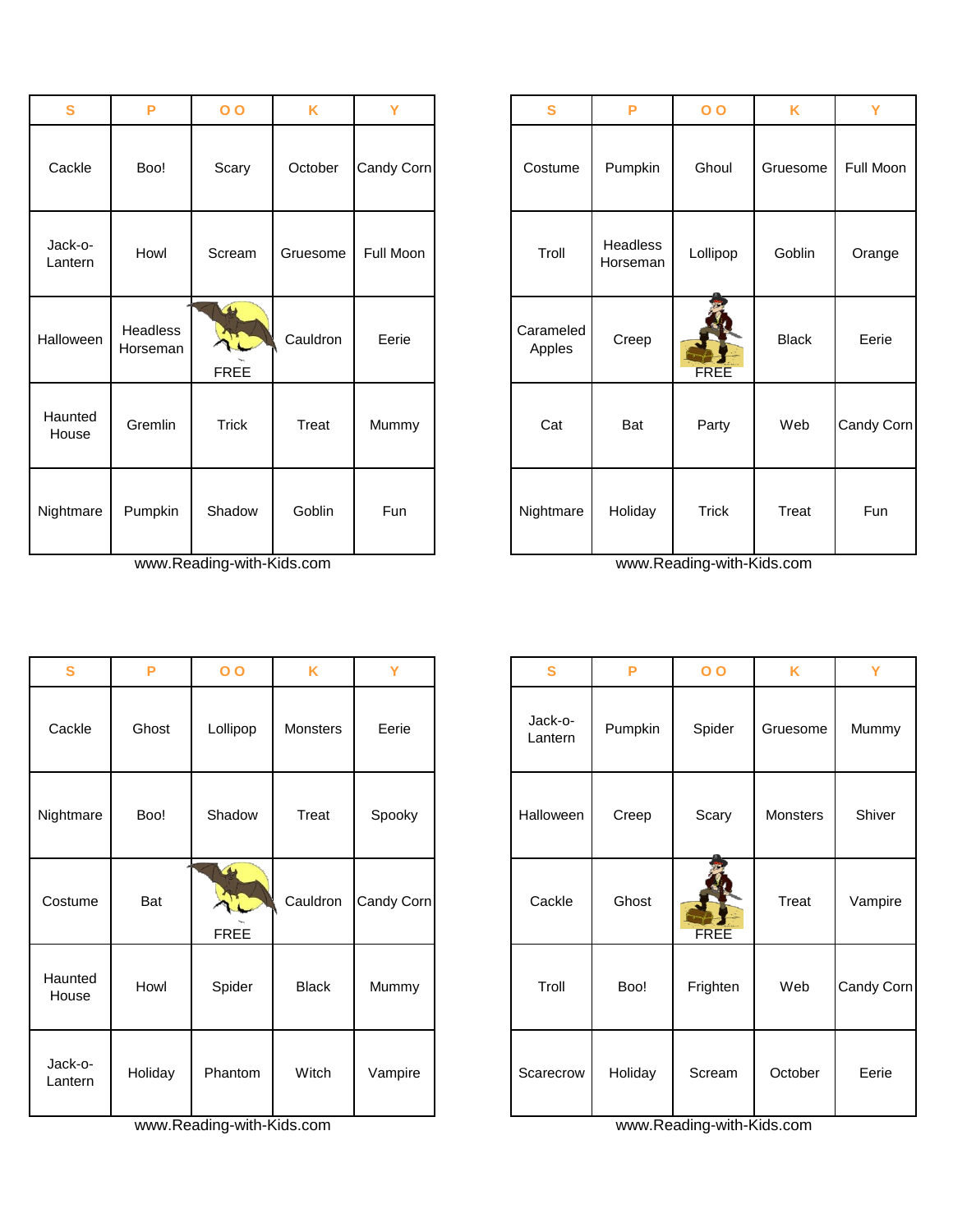| S                  | P                    | 0 <sub>0</sub> | K        | Y          | S                   | P                           | $\overline{O}$   | K        | Y       |
|--------------------|----------------------|----------------|----------|------------|---------------------|-----------------------------|------------------|----------|---------|
| Jack-o-<br>Lantern | Howl                 | Phantom        | Treat    | Candy Corn | Carameled<br>Apples | Howl                        | Party            | Gruesome | Orange  |
| <b>Halloween</b>   | Holiday              | Scream         | Witch    | Vampire    | Costume             | Boo!                        | Shadow           | Web      | Vampire |
| Troll              | Headless<br>Horseman | FREE           | October  | Full Moon  | Jack-o-<br>Lantern  | <b>Headless</b><br>Horseman | J<br><b>FREE</b> | Cauldron | Fun     |
| Nightmare          | Ghost                | Scary          | Cauldron | Skeleton   | Cat                 | Bat                         | Scary            | October  | Eerie   |
| Cat                | Boo!                 | Shadow         | Web      | Mummy      | Halloween           | Pumpkin                     | Lollipop         | Treat    | Mummy   |

www.Reading-with-Kids.com www.Reading-with-Kids.com

| $\mathbf{s}$ | P       | $\overline{O}$ | K        | Y          | S                  | P                    | $\overline{O}$   | K        | Y        |
|--------------|---------|----------------|----------|------------|--------------------|----------------------|------------------|----------|----------|
| Scarecrow    | Bat     | Phantom        | Gruesome | Eerie      | Cat                | Ghost                | Lollipop         | Gruesome | Vampire  |
| Halloween    | Howl    | Party          | Witch    | Spooky     | Troll              | Pumpkin              | Party            | Treat    | Orange   |
| Cackle       | Boo!    | FREE           | Goblin   | Candy Corn | Halloween          | Bat                  | C<br><b>FREE</b> | Goblin   | Candy Co |
| Cat          | Creep   | Scary          | Treat    | Shiver     | Jack-o-<br>Lantern | <b>Bubble</b><br>Gum | Spider           | Witch    | Mummy    |
| Troll        | Gremlin | Shadow         | Shriek   | Skeleton   | Cackle             | Holiday              | Phantom          | October  | Spooky   |

www.Reading-with-Kids.com www.Reading-with-Kids.com

| $\mathbf{s}$     | P                           | $\overline{O}$ | K        | Ÿ          | $\mathbf{s}$        | P                    | $\overline{O}$          | K        | Y       |
|------------------|-----------------------------|----------------|----------|------------|---------------------|----------------------|-------------------------|----------|---------|
| ick-o-<br>ıntern | Howl                        | Phantom        | Treat    | Candy Corn | Carameled<br>Apples | Howl                 | Party                   | Gruesome | Orange  |
| loween           | Holiday                     | Scream         | Witch    | Vampire    | Costume             | Boo!                 | Shadow                  | Web      | Vampire |
| Troll            | <b>Headless</b><br>Horseman | FREE           | October  | Full Moon  | Jack-o-<br>Lantern  | Headless<br>Horseman | EN.<br>C<br><b>FREE</b> | Cauldron | Fun     |
| htmare           | Ghost                       | Scary          | Cauldron | Skeleton   | Cat                 | Bat                  | Scary                   | October  | Eerie   |
| Cat              | Boo!                        | Shadow         | Web      | Mummy      | Halloween           | Pumpkin              | Lollipop                | Treat    | Mummy   |

| S       | P       | 0 <sub>0</sub> | K        | Y          | $\mathbf{s}$       | P                    | 0 <sub>0</sub>        | K        | Y          |
|---------|---------|----------------|----------|------------|--------------------|----------------------|-----------------------|----------|------------|
| arecrow | Bat     | Phantom        | Gruesome | Eerie      | Cat                | Ghost                | Lollipop              | Gruesome | Vampire    |
| lloween | Howl    | Party          | Witch    | Spooky     | Troll              | Pumpkin              | Party                 | Treat    | Orange     |
| ackle:  | Boo!    | FREE           | Goblin   | Candy Corn | Halloween          | Bat                  | E<br>O<br><b>FREE</b> | Goblin   | Candy Corn |
| Cat     | Creep   | Scary          | Treat    | Shiver     | Jack-o-<br>Lantern | <b>Bubble</b><br>Gum | Spider                | Witch    | Mummy      |
| Troll   | Gremlin | Shadow         | Shriek   | Skeleton   | Cackle             | Holiday              | Phantom               | October  | Spooky     |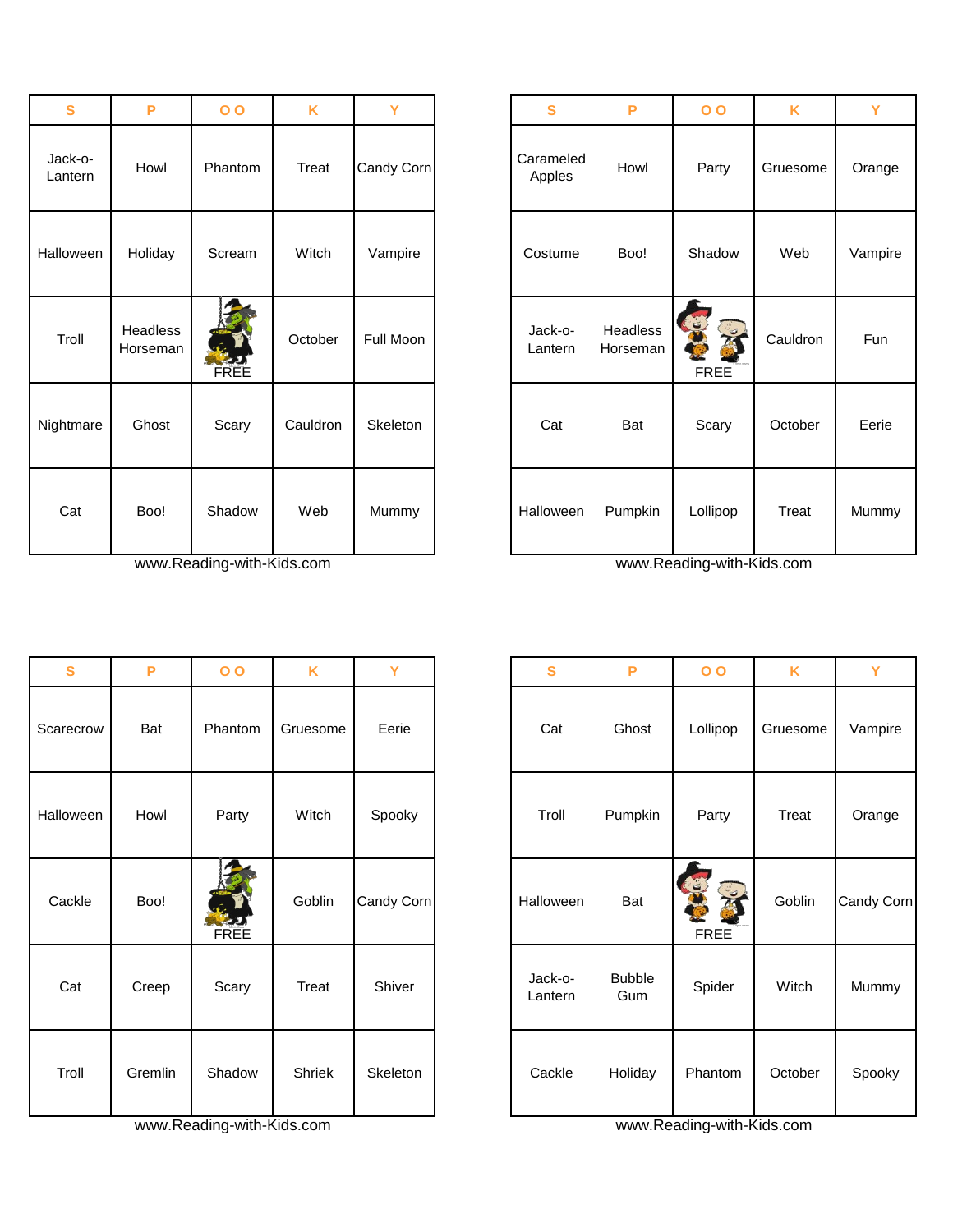| $\mathbf{s}$        | P       | $\overline{O}$ | K            | Ÿ          | $\mathbf{s}$        | P                           |
|---------------------|---------|----------------|--------------|------------|---------------------|-----------------------------|
| Cat                 | Pumpkin | Lollipop       | Witch        | Mummy      | Cat                 | Holiday                     |
| Cackle              | Howl    | Ghoul          | Web          | Shiver     | Jack-o-<br>Lantern  | Howl                        |
| Jack-o-<br>Lantern  | Holiday | FRÈE           | October      | Orange     | Costume             | Ghost                       |
| Scarecrow           | Boo!    | Shadow         | <b>Black</b> | <b>Fun</b> | Carameled<br>Apples | Bat                         |
| Carameled<br>Apples | Creep   | Scream         | Treat        | Eerie      | Scarecrow           | <b>Headless</b><br>Horseman |

www.Reading-with-Kids.com www.Reading-with-Kids.com

| S                | P                    | 0 <sub>0</sub> | K            | Y          | S                  | P       | 0 <sub>0</sub> | K        | Y       |
|------------------|----------------------|----------------|--------------|------------|--------------------|---------|----------------|----------|---------|
| Haunted<br>House | Pumpkin              | Frighten       | Web          | Candy Corn | Cat                | Boo!    | Spider         | October  | Fun     |
| Cat              | Holiday              | Party          | <b>Black</b> | Mummy      | Halloween          | Gremlin | Frighten       | Shriek   | Spool   |
| Halloween        | Headless<br>Horseman | FRÈE           | Gruesome     | Shiver     | Scarecrow          | Ghost   | <b>FREE</b>    | Monsters | Candy C |
| Troll            | Gremlin              | Phantom        | October      | Vampire    | Jack-o-<br>Lantern | Creep   | Shadow         | Cauldron | Shive   |
| Cackle           | Howl                 | Ghoul          | Monsters     | Spooky     | Costume            | Howl    | Scary          | Witch    | Full Mo |

www.Reading-with-Kids.com www.Reading-with-Kids.com

| $\mathbf{s}$     | P       | $\overline{O}$ | K            | Ÿ      | $\mathbf{s}$        | P                    | 0 <sub>0</sub> | K        | Y       |
|------------------|---------|----------------|--------------|--------|---------------------|----------------------|----------------|----------|---------|
| Cat              | Pumpkin | Lollipop       | Witch        | Mummy  | Cat                 | Holiday              | Party          | Gruesome | Vampire |
| ackle            | Howl    | Ghoul          | Web          | Shiver | Jack-o-<br>Lantern  | Howl                 | Frighten       | Web      | Orange  |
| ick-o-<br>ıntern | Holiday | <b>FRÈE</b>    | October      | Orange | Costume             | Ghost                | <b>FREE</b>    | Cauldron | Spooky  |
| irecrow          | Boo!    | Shadow         | <b>Black</b> | Fun    | Carameled<br>Apples | Bat                  | Shadow         | Goblin   | Shiver  |
| ameled<br>pples  | Creep   | Scream         | Treat        | Eerie  | Scarecrow           | Headless<br>Horseman | Scream         | Treat    | Mummy   |

| S                | P                    | $\overline{O}$ | K            | Y          | S                  | P       | 0 <sub>0</sub> | K        | Y          |
|------------------|----------------------|----------------|--------------|------------|--------------------|---------|----------------|----------|------------|
| launted<br>House | Pumpkin              | Frighten       | Web          | Candy Corn | Cat                | Boo!    | Spider         | October  | Fun        |
| Cat              | Holiday              | Party          | <b>Black</b> | Mummy      | Halloween          | Gremlin | Frighten       | Shriek   | Spooky     |
| alloween         | Headless<br>Horseman | 高尔<br>FRÈE     | Gruesome     | Shiver     | Scarecrow          | Ghost   | FREE           | Monsters | Candy Corn |
| Troll            | Gremlin              | Phantom        | October      | Vampire    | Jack-o-<br>Lantern | Creep   | Shadow         | Cauldron | Shiver     |
| Cackle           | Howl                 | Ghoul          | Monsters     | Spooky     | Costume            | Howl    | Scary          | Witch    | Full Moon  |